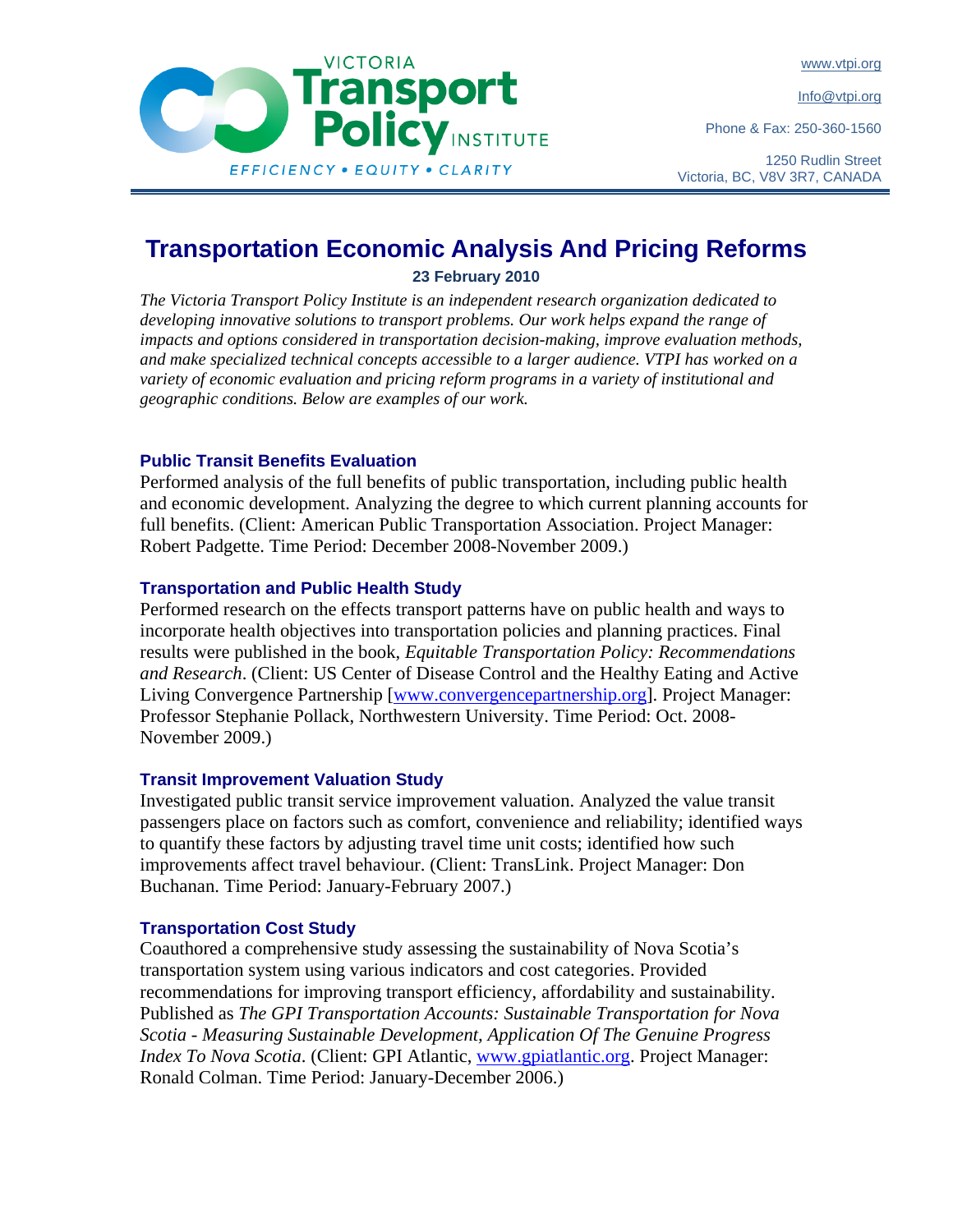### **Transportation Facility Land Valuation Study**

Helped develop transportation facility land valuation methods for various modes and locations. Published as *A Report On The Estimation Of Unit Values Of Land Occupied By Transportation Infrastructures In Canada* 

(www.tc.gc.ca/pol/en/aca/fci/transmodal/menu.htm) (Client: Transport Canada. Project Manager: Professor Clarance Woudsma. Time Period: Nov. 2005-June 2006.)

### **Helped Develop Vehicle Operating Cost Estimates**

Contributed information on vehicle depreciation, insurance and parking costs for the report, *Estimation of Costs of Cars and Light Truck Use per Vehicle-Kilometre in Canada*. (Client: Transport Canada. With Ray Barton Associates Ltd. Time Period: Nov. 2005-March 2006.)

### **Induced Travel Impacts Study**

Performed analysis of the effects of increasing highway capacity into the city of Montreal, Quebec on vehicle traffic volumes, and the resulting impacts on traffic congestion, pollution emissions and other costs. (Client: Direction de santé publique de Montréal. Time Period: May, 2005.)

### **Rail Transit Benefits Study**

Performed a comprehensive evaluation rail transit impacts on transportation system performance in U.S. cities. Produced the report *Rail Transit in America: Comprehensive Evaluation of Benefits*, and presented results at the Transportation Research Board annual meeting, January 2005. (Funding: American Public Transportation Association. Time Period: Sept.-Dec. 2004.)

#### **Congestion Management Best Practices**

Provided technical support for the Washington DC Downtown Congestion Management Task Force. Included research to identify congestion management strategies suitable for a large city central business district. (Project manager: Volpe Transportation Center, for City of Washington DC [www.dc.gov]. Time Period: April – Oct. 2004).

#### **Parking Tax Policy Evaluation**

Helped evaluate the feasibility and impacts of various parking tax options for funding transportation in the Greater Vancouver region. Included research on various parking taxes, and analysis of their impacts on consumers, businesses, parking supply, parking price, travel patterns and land use. (Prime contractor: InterVISTAS [www.intervistas.com], for TransLink [www.translink.bc.ca] regional transportation authority. Time Period: November 2003).

# **Transportation and Social Exclusion Research**

Wrote and presented a paper titled *Social Inclusion As A Transport Planning Issue in Canada* (www.vtpi.org/soc\_ex.pdf), at a seminar at the University of Westminster in London, April 3-4, 2003 as part of a study to evaluate transport-related social exclusion issues in various countries. (Project Manager: Professor Karen Lucas, University of Westminster. Client: Federation Internationale de l'Automobile [www.fiafoundation.com]. Time Period: January – April 2003.)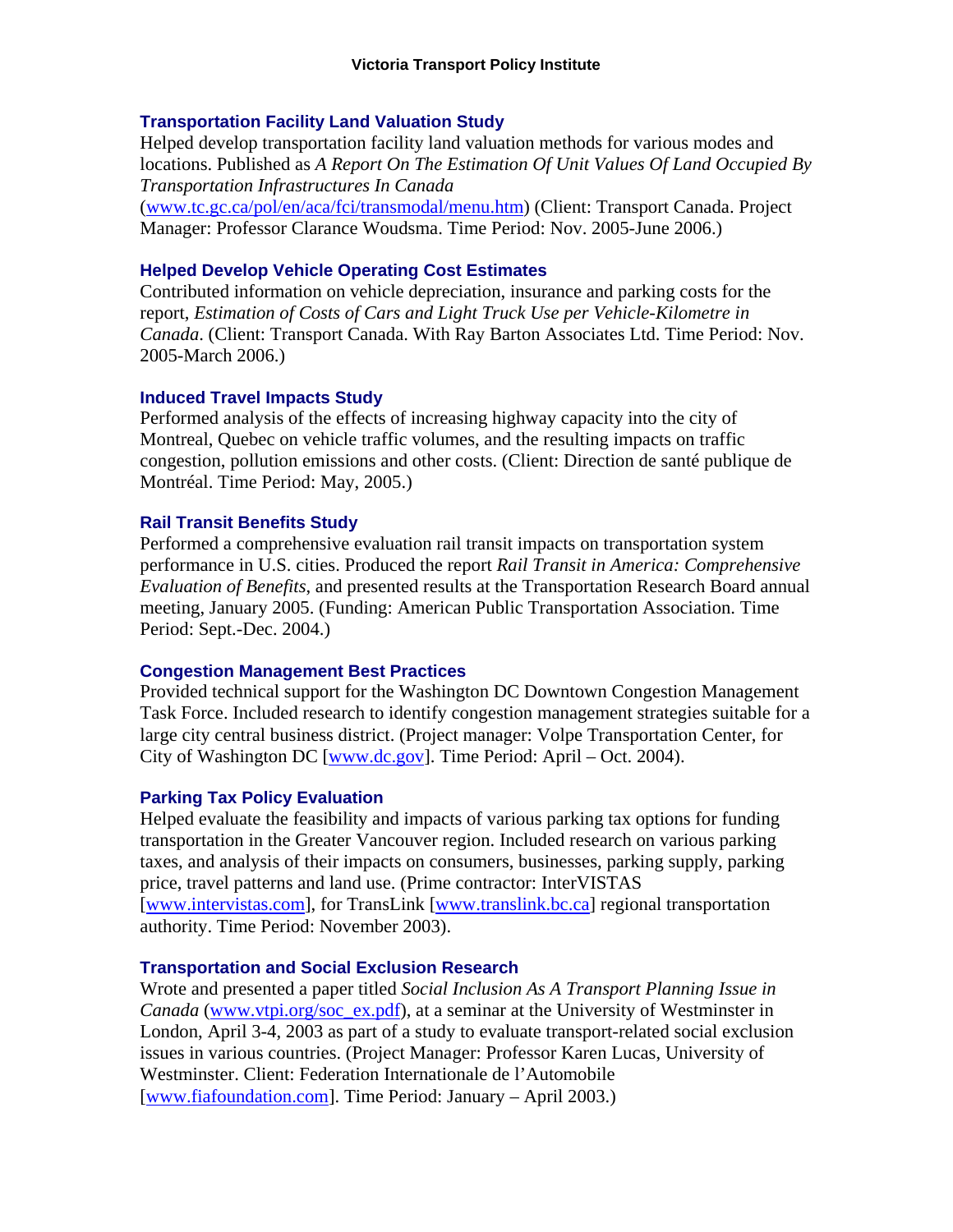### **Evaluated Integrated Mobility Systems**

Helped to develop a model to predict the effects that an integrated, "smart card" electronic transit fare system can have on transit ridership and vehicle travel in the Toronto region. Involves developing an analysis framework, and research on the effects that user prices and convenience factors have on transit demand. (Client: Integrated Mobility Systems Consortium, Toronto. Time Period: September-December 2002)

### **TDM Program Evaluation**

Performed a detailed evaluation of the travel impacts, benefits and costs of the City of Seattle's "Way To Go" program (www.cityofseattle.net/waytogo). Developed an analysis framework for evaluating the full benefits and costs of various mobility management programs. (Manager: CH2M Hill. Client: City of Seattle. Time Period: January to April 2002)

### **Transit Elasticity Values Review**

Reviewed and summarized information on transit price, service and cross-elasticities for modeling and planning applications in the Vancouver, BC region. (Client: TransLink. Time Period: March 2002.)

### **Mobility Benefits of Passenger Transport**

Performed a detailed analysis of the mobility benefits of passenger transport. This project involves examining the social benefits of public transit services, identifying methods to quantify these benefits, and developing a framework for evaluating them in transportation planning applications. (Project Manager: Booz-Allen & Hamilton, New Zealand. Client: TransFund New Zealand. Time Period: May to December 2001.)

#### **Evaluated Urban Development Costs**

Co-Researcher on the study *Analysis Of The Costs Of Urban Development*. This study examines the costs of alternative development patterns, including variations in economic, social and environmental costs. (Project Manager: Simon Worsey. Client: Department Of Transport, Western Australia. Time Period: September 2000 to January 2001.)

#### **Comprehensive Study of Distance-Based Vehicle Insurance Pricing**

Performed a comprehensive study of the feasibility, costs, benefits and equity impacts of implementing mileage-based vehicle insurance in British Columbia. Included analysis of a unique database of vehicle odometer and crash records. Served as project manager with two staff. (Client: Insurance Corporation of British Columbia. Time Period: April 1997 to January 1998.)

# **Identified and Evaluated Potential State Level Transportation Market Reforms**

Identified and evaluated seventeen potential transportation market reforms suitable for implementation in Washington State. Developed a spreadsheet model that identified the consumer costs, travel impacts, emission impacts, and revenue of individual price changes and reform packages. Wrote the report, *Road Relief; Tax and Pricing Shifts for a Fairer, Cleaner, and Less Congested Transportation System in Washington State*. Coauthors: Charles Komanoff and Douglas Howell. (Client: Energy Outreach Center, now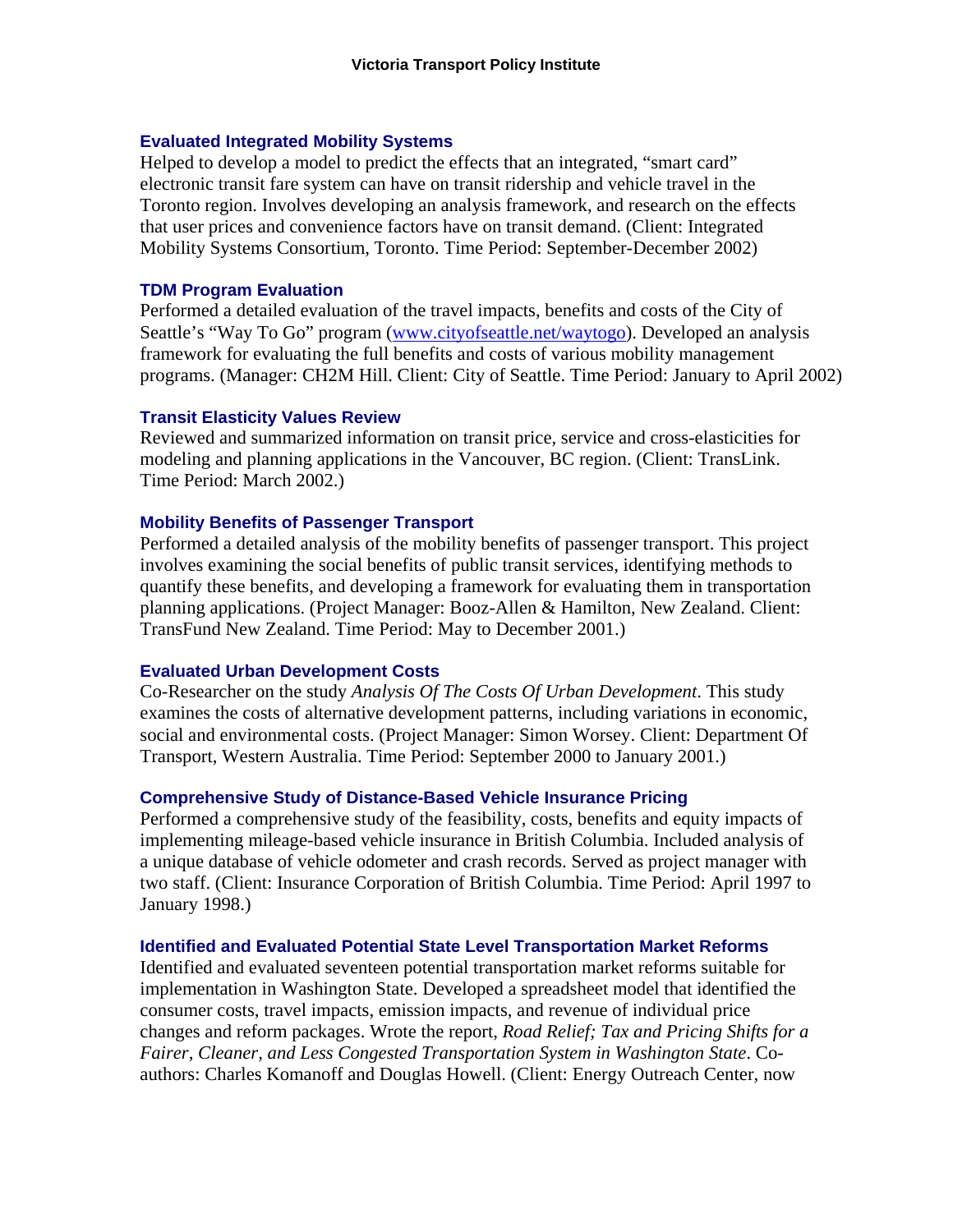Climate Solutions, Olympia, WA, www.climatesolutions.org, with funding from USEPA. Time Period: May to October 1998.)

### **Framework for Estimating The Full Costs of Motor Vehicle Crashes**

Developed analysis model and guidebook for estimating the total costs motor vehicle crashes and crimes impose on specific geographic communities in British Columbia. (Client: Insurance Corporation of British Columbia. Time Period: May to December 1997.)

### **Evaluated Tax Exempt Transit Benefits**

Evaluated transportation and economic impacts of making Canadian tax law more favorable to transit commuting. (Client: Transit Advocacy Project. Time Period: Sept. 1996 to January 1997.)

### **Transportation Costing Analysis Framework**

Developed transportation cost analysis framework for the Washington DC region. Client: Metropolitan Washington Council of Governments. (Project Manager: Kiran Bhatt, K.T. Analytics, Inc. Time Period: January to March 1997.)

### **Compared Rail and Bus Transit for Resort Community**

Study comparing the full costs and benefits of rail and bus transit options. (Client: City of Aspen, Colorado. Time Period: July to October 1996.)

### **Transit Benefit Analysis**

Comprehensive study of the benefits of transit service in the Victoria region. (Client: BC Transit. Time Period: January to April 1996.)

#### **Comprehensive Cost Study: City of Edmonton**

Comprehensive transportation cost study for the city of Edmonton, Alberta. (Project Manager: KPMG. Client: City of Edmonton Transportation Dept. Time Period: March to June 1996.)

#### **Comprehensive Cost Study: Santiago**

Comprehensive transportation cost study for the city of Santiago, Chile. Project Manager: Christopher Zegras. (Client: International Institute for Energy Conservation, Washington DC. Time Period: October 1996 to March 1997.)

# **Least Cost Planning Review**

Reviewed *Least-Cost Planning for Transportation*. (Client: Puget Sound Council of Governments, funded by the U.S. Federal Highway Administration. Time Period: 1995.)